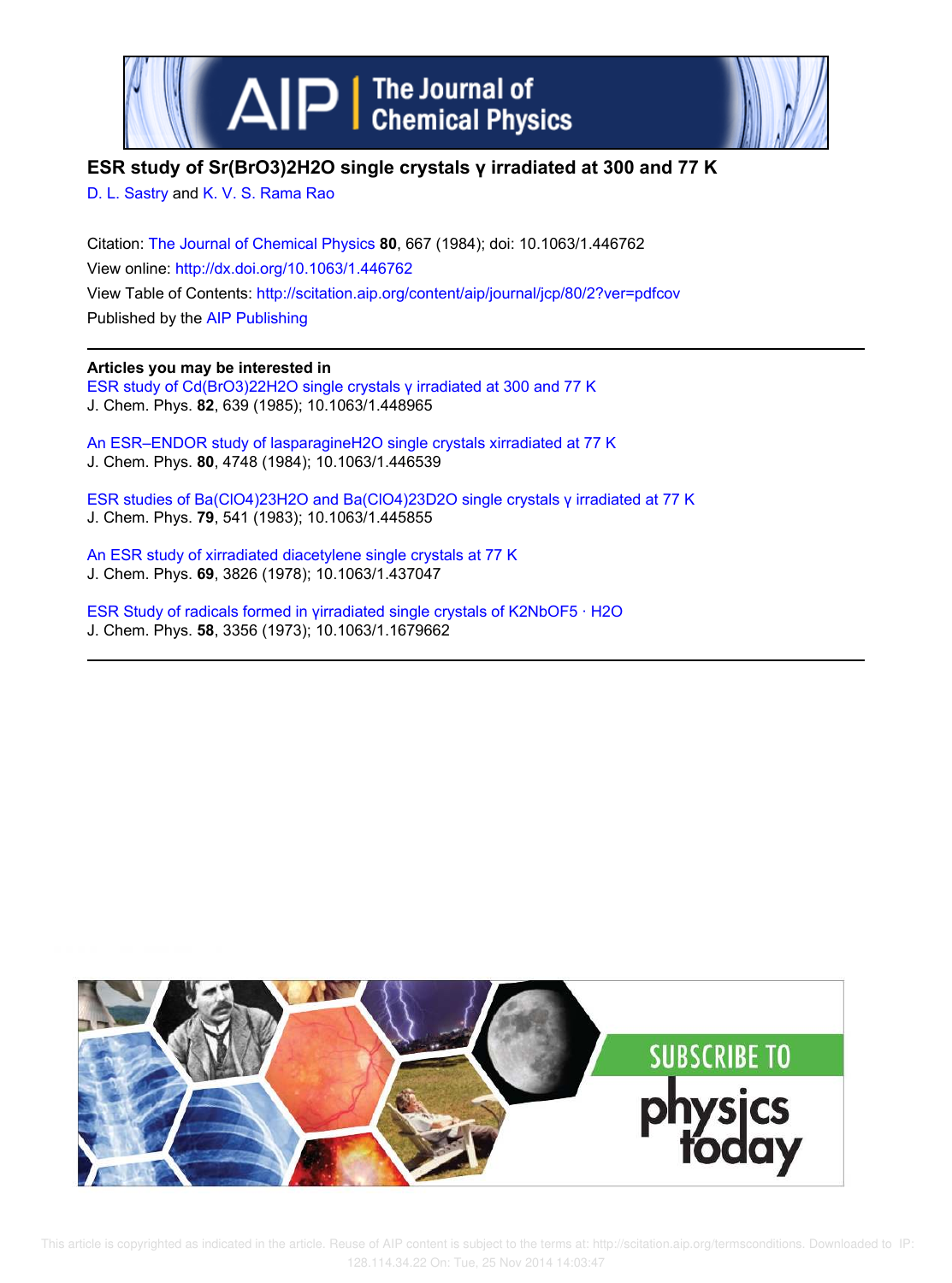# **ESR study of Sr(BrO<sub>3</sub>)<sub>2</sub>.H<sub>2</sub>O single crystals**  $\gamma$  **irradiated at 300 and 77 K**

D. L. Sastry and K. V. S. Rama Rao

*Department of Physics, Indian Institute of Technology, Madras 600 036, India*  (Received 19 January 1983; accepted 23 June 1983)

The paramagnetic defect centers observed in  $Sr(BrO<sub>3</sub>)<sub>2</sub>·H<sub>2</sub>O$  single crystals  $\gamma$  irradiated at 300 K are identified as pseudo  $V_k$  centers of the type  $(A)$  ( $B - BrO_2$ )<sup>-</sup> and  $(B)$  ( $B \cdot BrO_3 - BrO_2$ )<sup>-</sup>. Both these centers occur at one site each. A comparison of the experimentally observed direction cosines with those calculated from the crystal structure shows that the separation between the secondary bromine ( ${}^b$ Br) and primary bromine ( ${}^a$ Br) nuclei is 0.366 nm in the case of radical (A) and 0.369 nm in the case of radical B. In addition,  $O_3^-$  and  $O^$ paramagnetic centers and a BrO<sup>-</sup> diamagnetic center have also been observed in the crystals  $\gamma$  irradiated at 300 K. After  $\gamma$  irradiation at 77 K, BrO<sub>3</sub><sup>-</sup> centers occuring at two magnetically inequivalent sites were observed. Thermal and UV light bleaching effects on these centers are discussed.

#### INTRODUCTION

Radiolysis of alkaline earth bromates have been studied extensively by chemical analysis method.<sup>1,2</sup> There have been no detailed investigations using the technique of electron spin resonance (ESR) spectroscopy on the nature of paramagnetic radicals produced in the single crystals of these compounds. However, some of the alkaline earth bromates were studied in the form of frozen aqueous glasses after  $\gamma$  irradiation at low temperatures in order to identify bromine containing paramagnetic radicals which are comparable to known oxy radicals of chlorine.<sup>3</sup> But the information obtainable from such studies is limited due to the inherent difficulties present in interpreting the spectra of randomly oriented species. Besides, detailed ESR investigations of  $\gamma$  irradiated single crystals of bromates were confined only to  $KBrO<sub>3</sub>$ .<sup>4-6</sup> Among divalent bromates only  $Zn (BrO<sub>3</sub>)<sub>2</sub> \cdot 6H<sub>2</sub>O$  was studied after  $\gamma$  irradiation at 300 K for the detection of  $BrO<sub>2</sub>$  radicals.<sup>7</sup> It is interesting to note that no bromine containing radicals were observed in monovalent bromates like NaBrO<sub>3</sub><sup>8</sup> after  $\gamma$ irradiation at 300 K whereas chlorine containing radicals were observed in similar chlorates.<sup>9,10</sup> There have been extensive ESR studies on irradiated single expected to divalent chlorates on H radiated single crystals of divalent chlorates<sup>11–15</sup> and the results obtained in similar divalent bromates can be expected to show interesting differences. The present studies on the single crystals of  $Sr(BrO<sub>3</sub>)<sub>2</sub>· H<sub>2</sub>O$ ,  $\gamma$  irradiated at 300 and 77 K are expected to help not only in understanding the nature of paramagnetic defect centers formed in this lattice in particular but also the possible radiation damage mechanisms present in the alkaline earth bromates, in general.

#### EXPERIMENTAL

Commercially available  $Sr(BrO<sub>3</sub>)<sub>2</sub> · H<sub>2</sub>O$  of 99.99% purity supplied by Cerac, U. S. A. was used in all the studies. The single crystals were grown by slow evaporation of the aqueous solution over silica gel. Deuterated single crystals were similarly grown from a solution of the dehydrated substance (complete dehydration temperature is 120 °C)<sup>16</sup> in heavy water of  $\sim 98\%$ purity. Well formed single crystals with prominent

(110) and (110) faces were obtained. A  ${}^{60}$ Co  $\gamma$ -ray source of 0.35 M rad/h was used for irradiation at 300 and 77 K. The ESR spectra were recorded mainly on a Varian E-4 X-band spectrometer employing 100 KHz field modulation. A Varian E-257 variable temperature accessory was used for temperature variation studies. A vacuum oven with  $\pm 2^{\circ}$ C accuracy for thermal bleaching and a mercury lamp with a UV filter for optical bleaching were employed. A Cary-14 spectrometer was used for recording the optical absorption spectra at 300 K. For verification, some of the ESR spectra were also recorded on an AEG Q-band spectrometer employing 100 KHz field modulation.

ESR spectra were recorded by rotating the single crystals about three mutually perpendicular directions (i)  $[001]$ , (ii)  $[110]^*$ , which is perpendicular to (110) face, and (iii) a direction which is mutually perpendicular to the former two and which is denoted as III in this paper. DPPH *g* value of 2.0036, was used as an internal standard for evaluating the *g* parameters.

The crystal structure of this substance is not known. Therefore, intensity data of the diffracted x-rays were collected on a computer automated Enraf Nonius CAD 4 diffractometer using Mo  $K_{\alpha}$  radiation for solving the crystal structure of  $Sr (BrO<sub>3</sub>)<sub>2</sub> · H<sub>2</sub>O$ .

## CRYSTAL STRUCTURE

Preliminary studies have shown that these crystals belong to a monoclinic class with four molecules per unit cell.<sup>17</sup> The space group is  $C_{2/c}$  and the unit cell dimensions are *a* = 1. 2703, *b* = O. 7609, *c* = 0.9375 nm, and  $\beta = 135.71$ °. The atomic positions were obtained by the usual heavy atom technique and least squares refinement employing full matrix diagonalization.<sup>18</sup> The final agreement factor  $(R)$  obtained was 0.12 after using isotropic temperature factors. Corrections for absorption and extinction were not applied in the refinement of the structure in the present studies. The positions of the individual atoms and their isotropic temperature factors are given in Table I. Figure 1 shows the projection of unit cell of this crystal. The structure of  $Sr(BrO<sub>3</sub>)<sub>2</sub> · H<sub>2</sub>O$  seems to be very similar to that of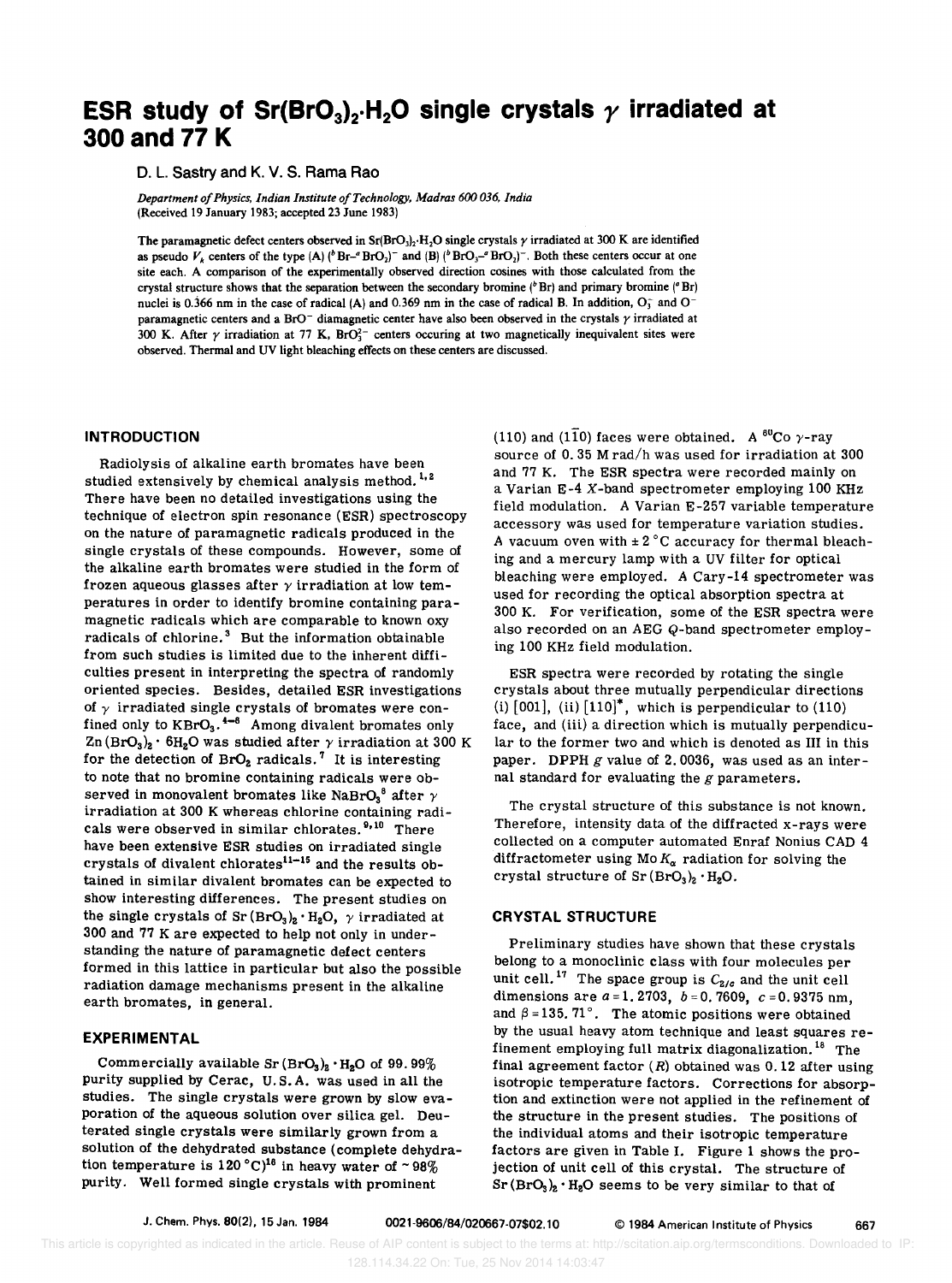TABLE 1. Atomic positions and isotropic temperature factors (B) in  $Sr(BrO<sub>3</sub>)<sub>2</sub>$  $\cdot$  H<sub>2</sub>O.

|              |       | Fractional coordinates |       |             |
|--------------|-------|------------------------|-------|-------------|
| Atom         | x     | v                      | z     | $B^0(nm^2)$ |
| sr           | 0     | 0.399                  | 0.75  | 0.072       |
| Br           | 0.245 | 0.226                  | 0.301 | 0.024       |
| о,           | 0.425 | 0.167                  | 0.483 | 0.097       |
| о,           | 0.239 | 0.413                  | 0.391 | 0.130       |
| о,           | 0.225 | 0.297                  | 0.118 | 0,114       |
| $O_{\omega}$ | 0     | 0.075                  | 0.75  | 0.249       |

 $Ba(BrO<sub>3</sub>)<sub>2</sub> · H<sub>2</sub>O<sup>19</sup>$  However, BrO<sub>3</sub> geometries in the two structures show large differences as can be seen from Table II. The possible reason for this discrepancy is supposed to be due to a slight error in the location of one of the oxygen atoms of  $Ba(BrO<sub>3</sub>)<sub>2</sub>$ . This observation has also been borne out in the calculations of the quadrupole coupling constant of the BrO; ions in the two crystals using the CNOO/2 method of MO calculations. <sup>20,21</sup>

#### **RESULTS**

## **Irradiation at 300** K

For ESR studies at  $X$ -band frequencies large single crystals of the dimensions  $7 \times 6 \times 4$  mm were subjected to prolonged  $\gamma$  irradiation for 20 to 30 h. The crystals developed purple coloration and the spectra recorded revealed the presence of several paramagnetic defect centers. These centers are identified as A, B, C, and D as is shown in Fig. 2. Of these, A and B are identified as bromine containing centers from the presence of characteristic nuclear hyperfine interaction due to <sup>81</sup>Br and <sup>79</sup>Br ( $I=3/2$  for both). Each of A and B centers is supposed to contain a primary bromine nucleus  $({}^{a}Br)$  which gives rise to a major hyperfine interaction



FIG. 1. Projection of the crystal structure of  $Sr(BrO<sub>3</sub>)<sub>2</sub> · H<sub>2</sub>O$ on (001) plane.



FIG. 2. X-band ESR spectrum at 300 K of  $Sr(BrO<sub>3</sub>)<sub>2</sub> \cdot H<sub>2</sub>O$ single crystal  $\gamma$  irradiated at 300 K. H lies in (001) plane at an angle  $40^{\circ}$  from III. Primes and double primes indicate  ${}^{81}\text{Br}$ and <sup>79</sup>Br transitions, respectively.

and a secondary bromine nucleus  $(^{b}Br)$  which gives rise to a minor hyperfine interaction. Each of  ${}^{81}Br$  and  ${}^{79}Br$ hyperfine transitions of A and B centers corresponding to <sup>a</sup>Br is further split into four lines due to the hyperfine interaction from  ${}^{b}Br$ . Owing to the superposition of the resulting eight lines, a pattern of bunches containing five to six lines can be seen. However, the  ${}^{81}Br$ and  $^{79}$ Br hyperfine transitions corresponding to  $^{b}$ Br could not be resolved as the linewidths are large  $(212)$  $\times 10^{-4}$  T) and the <sup>b</sup>Br hyperfine splitting is small ( $\approx 20$ )  $\times 10^{-4}$  T). The spectra recorded in the deuterated crystals were essentially the same except for a slight narrowing of the lines. Similarly, the spectra obtained at the Q-band frequencies were also the same as those obtained at X-band and the spacings between different lines in the "bunches" corresponding to A and B remained constant. These observations confirm that these bunches are hyperfine lines and arise from the presence of a secondary bromine nucleus in A and B centers. The primary bromine and the secondary bromine hyperfine interactions exhibit considerable second order effects due to large magnetic dipole and electric quadrupole moments of the bromine nuclei. The centers C and D do not exhibit any bromine nuclear hyperfine interaction and probably contain only oxygen nuclei (since  $I = 0$  for  $O^{16}$ ). All the centers were extremely stable when the irradiated crystals were stored in the

TABLE II. Comparison of BrO<sub>3</sub> structure in  $Sr(BrO<sub>3</sub>)<sub>2</sub>$  $\cdot$  H<sub>2</sub>O and Ba(BrO<sub>3</sub>)<sub>2</sub>  $\cdot$  H<sub>2</sub>O.<sup>2</sup>

| Bond lengths<br>and bond angles | $Ba(BrO3)$ , $\cdot$ H <sub>2</sub> O | $Sr(BrO3)$ , $H2O$ |
|---------------------------------|---------------------------------------|--------------------|
| $Br-O_1$ (nm)                   | 0.142                                 | 0.164              |
| $Br-O_2$ (nm)                   | 0.152                                 | 0.166              |
| $Br-O_3$ (nm)                   | 0.172                                 | 0.169              |
| $O_1 - Br - O_2$                | $132.9^\circ$                         | $103.5^\circ$      |
| $O_1 - Br - O_3$                | 100.24°                               | $102.4^\circ$      |
| $O_2 - Br - O_3$                | $108.5^\circ$                         | $103.9^\circ$      |

"Calculated from Ref. 19.

J. Chem. Phys., Vol. 80, No. 2, 15 January 1984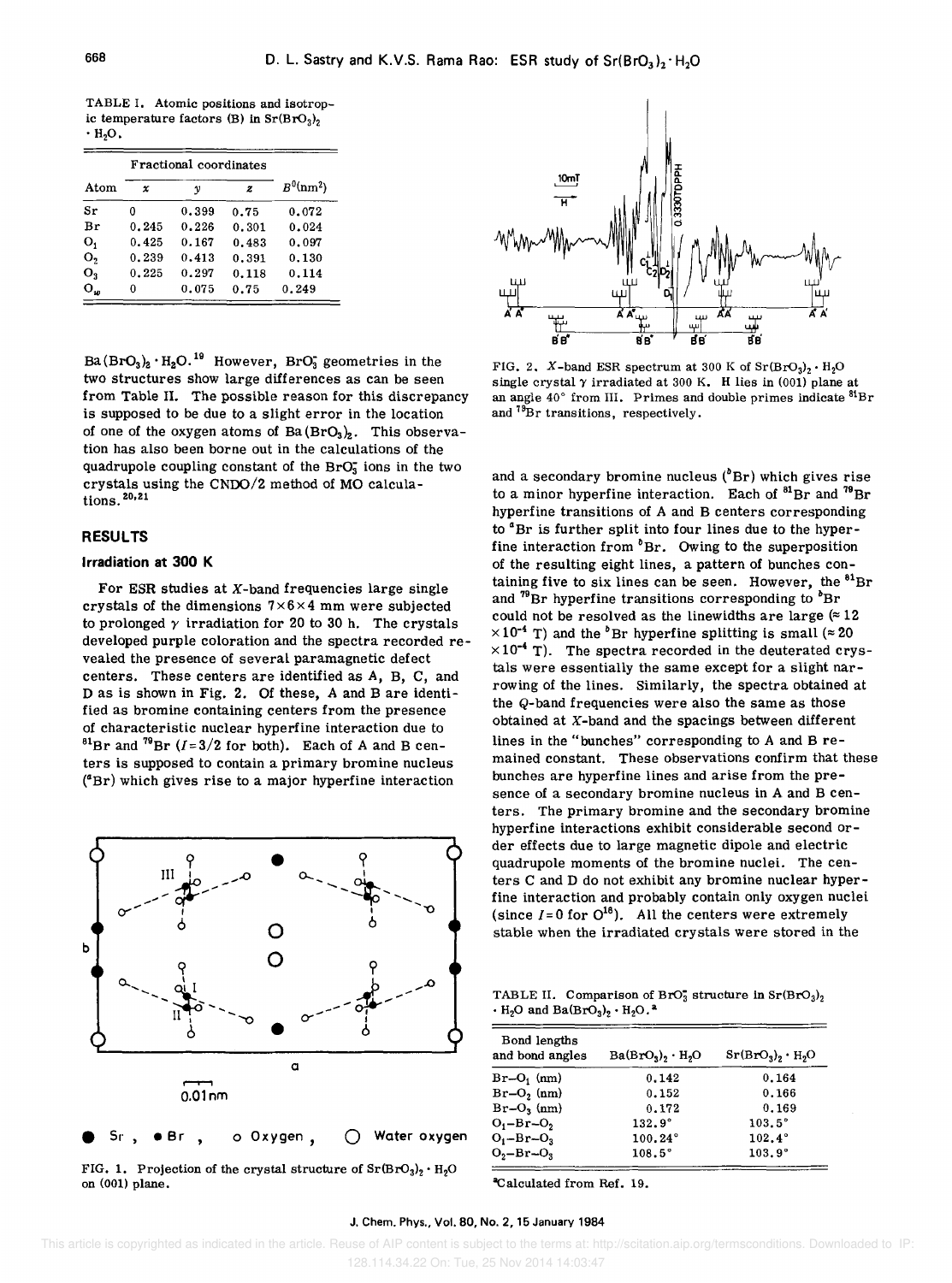dark. But A and B centers were completely bleached when subjected to 4 to 5 h of UV bleaching or thermal bleaching for one hour at 343 K. The intensities of the lines due to C and D remained constant in both the cases. Optical absorption spectra were recorded in thin transparent single crystals  $(5 \times 3 \times 1 \text{ mm})$  irradiated for nearly 10 h. Two prominent bands, one around 350 nm and the other in the region 450-475 nm were observed as can be seen from Fig. 3.

#### I rradiation at 77 K

Single crystals of the dimension  $3 \times 2 \times 2$  mm were irradiated for 6 to 7 h at 77 K. The crystals developed a deep bluish coloration and ESR spectra were recorded at X-band. Two paramagnetic centers  $E_1$  and  $E_2$  each obviously containing a bromine nucleus were observed as can be seen from Fig. 4. These spectra are also characteristic of large second order effects. The hyperfine interaction for these centers is much larger than that observed for the primary bromine nucleus of A and B centers observed at 300 K. Besides  $E_1$  and  $E_2$ centers differ markedly from A and B in the absence of the hyperfine interaction from a secondary bromine nucleus.

#### Calculation of ESR parameters

The ESR spectra of A and B centers (considering only the  ${}^4$ Br hyperfine interaction) and  $E_1$  and  $E_2$  centers can be described by the following Hamiltonian in which the nuclear Zeeman interaction is neglected:

## $\mathfrak{X} = \beta \cdot H \cdot g \cdot S + S \cdot A \cdot L + I \cdot Q \cdot I$ .

A preliminary estimate of the principal *g* and *A* values and their direction cosines was obtained by Schonland's



FIG. 3. Optical absorption spectrum recorded at 300 K in the single crystal of  $\text{Sr(BrO}_3)_2 \cdot \text{H}_2\text{O}$   $\gamma$  irradiated at 300 K.



FIG. 4. ESR spectrum at 77 K of  $Sr(BrO<sub>3</sub>)<sub>2</sub> \cdot H<sub>2</sub>O$  single crystal  $\gamma$  irradiated at 77 K. H lies in (001) plane along [110]\* direction. Primes and double primes indicate  ${}^{81}Br$  and  ${}^{79}Br$ transitions. respectively.

procedure.<sup>22</sup> These parameters were used in the second order perturbation formulas given by Keitzers *et al. <sup>23</sup>* to obtain refined principal g and *A* values. An estimate of the quadrupole coupling constants was also made by introducing these values to improve the agreement between the observed and calculated positions of the allowed hyperfine transitions.

In evaluating the principal values of  $b$ Br superhyperfine (SHF) interaction of A and B centers second order effects observed in this interaction due to the large quadrupole coupling constant and magnetic moment of the bromine nucleus were neglected for convenience in computation. The maximum and minimum average splittings were obtained by least square fitting and the principal shf values and their direction cosines were obtained by Schonland's procedure.<sup>22</sup>

The angular variation of the field positions corresponding to the <sup>a</sup>Br hyperfine interaction and the average shf splittings due to  ${}^{b}$ Br are shown in Fig. 5 in the case of A and B centers. The angular variation of the field positions corresponding to  $E_1$  and  $E_2$  centers are shown in Fig. 6. Only one site was observed for A and B centers whereas  $E_1$  and  $E_2$  are identified as the same center trapped at two magnetically inequivalent sites. The parameters of all the bromine containing radicals observed in the present studies are given in Tables III and IV.

#### IDENTIFICATION

#### Centers A and B

The centers are characterized by highly anisotropic principal  $g$  and  $A$  ( ${}^{4}Br$ ) values. The natures of these values are very much similar to that of well known CI02 radicals. These centers are supposed to be mainly Br02 radicals from a comparison of the present data with those reported for this radical in other matrices (Tables III and IV). The signs were assigned following the earlier convention adopted for 19 valence electron radicals. Though A and B are essentially the same centers there are differences in their principal *g, A*  ( ${}^{4}Br$ ) and  $A^{shf}$  ( ${}^{b}Br$ ) values. These differences are attributed to the presence of a secondary bromine nucleus ( $^{\circ}$ Br). The value of the *p*/s ratio ( $a_p^2/a_s^2$ ) depends on the amount of hybridization in the molecular orbital on the atom giving rise to nulear hyperfine interaction. $9$  The value obtained for  ${}^{b}Br$  shf interaction in the case of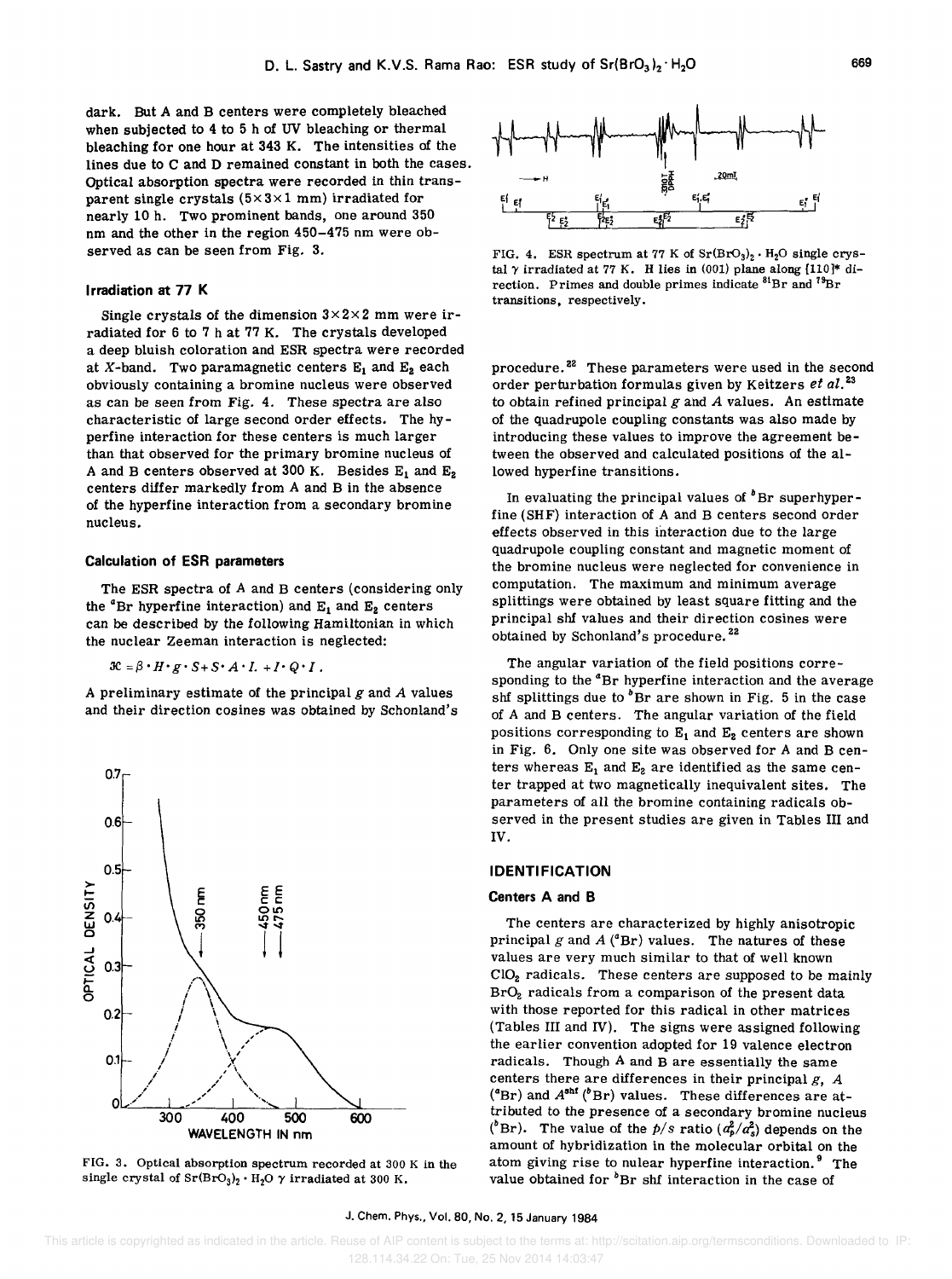

FIG. 5. Angular variation of the line positions of  $A$  (-) and B (---) centers at 300 K in  $Sr(BrO<sub>3</sub>)<sub>2</sub> · H<sub>2</sub>O$  single crystals  $\gamma$ irradiated at 300 K. H lies in (001) plane. (i)  ${}^{\alpha}$ Br hyperfine transitions; and (ii)  $b$ Br hyperfine splitting  $(\Delta H)$ .

radical A was greater than 17 and was less than eight in the case of radical B. This shows that there is no possibility of any hybridization on the  ${}^{b}$ Br in the case of radical A, whereas such a possibility exists in the case of radical B. Since  $b$ Br shf interaction in the case of radical A seems to be caused by the involvement of essentially  $\pi$  orbitals, the perturbing fragment containing  ${}^{b}Br$  in this case is supposed to be Br<sup>-</sup> and the radical A is identified as  $(^{b}Br-^{a}BrO_{2})$ . Similarly, since there seems to be considerable involvement of  $s$  and  $p$ orbitals of  $\mathbf{B}$ P in giving rise to the shf splitting in the

case of radical B, the perturbing fragment in this case is supposed to be BrO<sub>3</sub> which contains an  $s\dot{p}^3$  hybridized molecular orbital on Br. Since there is no other suitable alternative this center is supposed to be  $(^{b}BrO_3$ .  $^{a}\text{BrO}_{2}$ .

### Radicals C and D

These species obviously contain only oxygen atoms. Detailed analysis for these centers was not carried out. The line positions of both these radicals are highly anisotropic and it can be seen from their ESR spectra that these radicals occupy at least two magnetically inequivalent sites each. The centers C and D with their *g* values varying between 2.000 to 2.065 and 2.002 to 2.017 have been, respectively, assigned to be O<sup>-</sup> and 0; in the present studies.

## Centers  $E_1$  and  $E_2$

These centers are characterized by nearly axial principal *g* and *A* values, a large quadrupole coupling constant and a large asymmetry parameter  $(\eta = 0.4)$ . From the nature of their spin Hamiltonian parameters (Tables III and IV), these centers have been identified as  $BrO_3^{2-}$  radicals trapped at two magnetically inequivalent sites.

#### **DISCUSSION**

The formation of BrO<sub>3</sub><sup>2</sup> centers after  $\gamma$  irradiation at 77 K is similar to the identification of these centers in



FIG. 6. Angular variation of the line positions at 77 K of  $E_1$ and  $E_2$  centers in  $Sr(BrO<sub>3</sub>)<sub>2</sub> · H<sub>2</sub>O$  single crystals  $\gamma$  irradiated at 77 K. H lies in (001) plane.

#### J. Chern. Phys., Vol. 80, No.2, 15 January 1984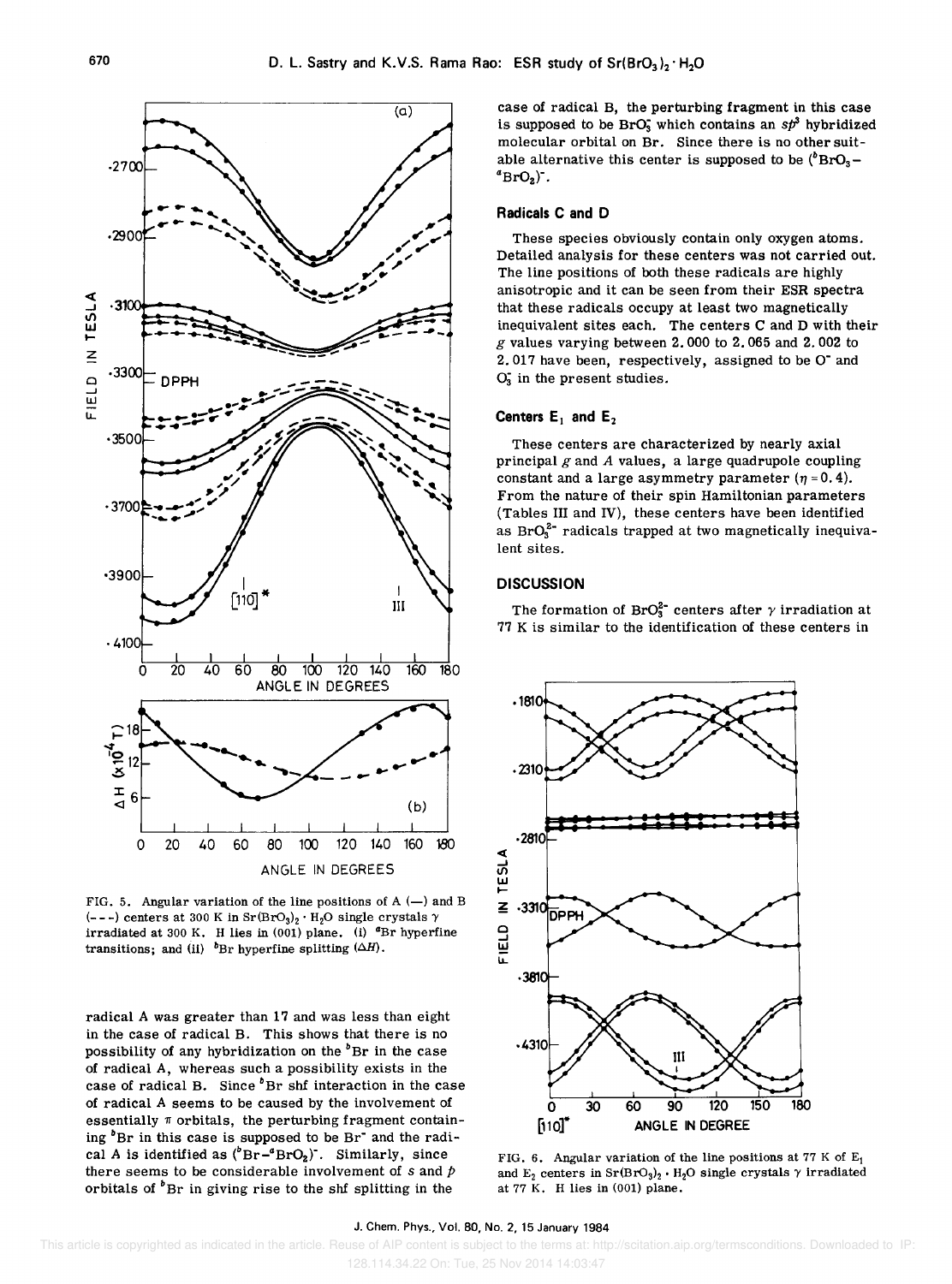|                               |                                         | Principal $g$ values |          |          |              | Principal A values<br>$(\times 10^{-4} \text{ T})$ |          |          |           |                      |
|-------------------------------|-----------------------------------------|----------------------|----------|----------|--------------|----------------------------------------------------|----------|----------|-----------|----------------------|
| Center                        | Matrix <sup>2</sup>                     | $g_{xx}$             | $g_{yy}$ | $g_{zz}$ | $g_{\mu\nu}$ | $A_{xx}$                                           | $A_{yy}$ | $A_{zz}$ | $A_{180}$ | Ref.                 |
| BrO,                          | $Zn(BrO3)$ , 6H <sub>2</sub> O<br>(300) | 1.981                | 2.055    | 2.046    | 2.027        | 450                                                | $-130$   | $-110$   | 70        | 7                    |
| BrO,                          | $Zn(BrO3)$ , 6H <sub>2</sub> O<br>(300) | 2.005                | 2.056    | 2.068    | 2.042        | 483                                                | $-172$   | $-121$   | 63.3      | 3                    |
| Bro,                          | $KBrO_4$ (100)                          | 1.9958               | 2,0515   | 2.0299   | 2.026        | 325                                                | $-103$   | $-115$   | 34        | 27                   |
| BrO <sub>3</sub> <sup>2</sup> | $KBrO3$ (77)                            | 2,008                | 2,038    | 2.00     | 2.015        | 430                                                | 480      | 800      | 570       | 5                    |
| $\mathbf{A}$                  | $Sr(BrO3)$ , $H2O$<br>(300)             | 1,997                | 2,065    | 2,022    | 2.028        | 535                                                | $-132$   | $-60$    | 114       | Present<br>studies   |
| B                             | $Sr(BrO3)$ , $H2O$<br>(300)             | 2.012                | 2,058    | 2.028    | 2.032        | 371                                                | $-145$   | $-93$    | 44        | $\ldots$ do $\ldots$ |
| $E_1$                         | $Sr(BrO3)2 · H2O$<br>(77)               | 2.007                | 2,041    | 2.001    | 2.016        | 490                                                | 490      | 844      | 608       | $\ldots$ do          |
| E <sub>2</sub>                | $Sr(BrO3)$ , $H2O$<br>(77)              | 2,005                | 2,042    | 2,000    | 2,016        | 500                                                | 495      | 862      | 619       | $\ldots$ do          |

TABLE III. Principal *g* and *A* values for <sup>81</sup>Br of paramagnetic centers observed in  $Sr(BrO<sub>3</sub>)<sub>2</sub> · H<sub>2</sub>O$  along with those of  $BrO<sub>2</sub>$  and  $BrO<sub>3</sub><sup>2</sup>$  observed in other matrices.

aTemperature (K) at which studies were made is indicated in the brackets.

KBr03 single crystals x irradiated at low temperatures. However, the present observation of  $({}^b\text{Br}-{}^a\text{BrO}_2)$ <sup>-</sup> (A) and  $(^{b}BrO<sub>3</sub>-<sup>a</sup>BrO<sub>2</sub>)$ <sup>\*</sup> (B) centers at 300 K is interesting since such an observation has not been reported earlier in monovalent or divalent bromates. However, the chlorine analog for center A was detected in  $KClO<sub>3</sub><sup>9</sup>$  after  $\gamma$  irradiation at 300 K. In those studies, the unperturbed ClO<sub>2</sub> centers were also observed unlike in the present case in which the unperturbed BrO<sub>2</sub> was not observed. A comparison of the observed and calculated direction cosines shows that the maximum  $A<sup>shf</sup>$  of  $<sup>b</sup>Br$ </sup> for  $A$  agrees to within  $15^\circ$  with the direction of a vector connecting the two bromine atoms (I and II in Fig. 1) separated by 0.366 nm. Similarly, the maximum  $A^{shf}$ of  ${}^{b}Br$  of *B* is found to agree to within 18 ${}^{o}$  with the direction of a vector joining two bromine atoms (I and III in Fig. 1) separated by 0.369 nm. The intensities of the ESR lines due to the center A were observed to be slightly more than those of the center B indicating that the probability for the formation of center A is more than that of the center B. On the whole, the large radiation dosage required to produce A and B indicates their formation in low yields when compared to C and D which are oxygen containing species. A comparison of the center A with  $({}^{b}Cl-{}^{a}ClO_{2})$  is shown in Table V which indicates interesting similarities between these two centers. The involvement of a heavy molecule like  $b^b$ BrO<sub>3</sub> in the formation of B may be the reason for a larger change in its  $g_{xx}$  value when compared to that of A (Table III). The reduced hyperfine interaction of the

| TABLE IV. Quadrupole coupling constants for <sup>81</sup> Br of A, B, $E_1$ , and $E_2$ centers along with those of BrO <sub>2</sub> and |  |  |  |  |  |  |
|------------------------------------------------------------------------------------------------------------------------------------------|--|--|--|--|--|--|
| $BrO32$ and the principal shf coupling constants and their direction cosines for A and B.                                                |  |  |  |  |  |  |

| Center                                 | Matrix <sup>2</sup>        | $ e^2 q_{\rm av} Q $ | η    | Principal<br>values of<br><sup>b</sup> Br SHF<br>interaction<br>$(x10^{-4}T)$ | The direction<br>cosines with respect<br>to [001], [110]*<br>and III directions | Ref.               |
|----------------------------------------|----------------------------|----------------------|------|-------------------------------------------------------------------------------|---------------------------------------------------------------------------------|--------------------|
| BrO,                                   | $KBrO4$ (100)              | 372                  | 0.9  |                                                                               | $\cdots$                                                                        | 27                 |
| $BrO_3^{2-}$                           | $KBrO3$ (77)               | 570                  | 0.26 | $\cdots$                                                                      | $\cdots$                                                                        | 5                  |
| $A(^{b}Br-{}^{a}BrO_2)^{-}$            | $Sr(BrO3)2 · H2O$<br>(300) | 360                  | 0.7  | $A_{xx} = 28$<br>$A_{yy} = 6$<br>$A_{xx} = 6$                                 | $0.68 - 0.697 - 0.234$<br>b<br>b<br>b<br>b<br>b<br>b                            | Present<br>studies |
| $B(^{\theta}BrO_3-{}^{\alpha}BrO_2)^*$ | $Sr(BrO3)2 · H2O$<br>(300) | 365                  | 0.7  | $A_{\rm rec} = 23$<br>$A_{yy} = 11$<br>$A_{gg} = 11$                          | $0.41 - 0.687$<br>0.657<br>b<br>b<br>b<br>b<br>b<br>b                           | $\ldots$ do        |
| $E_1$ (BrO $_3^2$ )                    | $Sr(BrO3)2 · H2O$<br>(77)  | 420                  | 0.4  | $\ddotsc$                                                                     | $\cdots$                                                                        | $\ldots$ do        |
| $E_2(BrO_3^{2-})$                      | $Sr(BrO3)2 · H2O$<br>(77)  | 420                  | 0.4  | $\cdots$                                                                      | $\cdots$                                                                        | $\ldots$ do        |

"Temperature at which studies were made is indicated in the brackets. <sup>b</sup>Do not possess any significance.

#### J. Chern. Phys., Vol. 80, No.2, 15 January 1984

 This article is copyrighted as indicated in the article. Reuse of AIP content is subject to the terms at: http://scitation.aip.org/termsconditions. Downloaded to IP: 128.114.34.22 On: Tue, 25 Nov 2014 14:03:47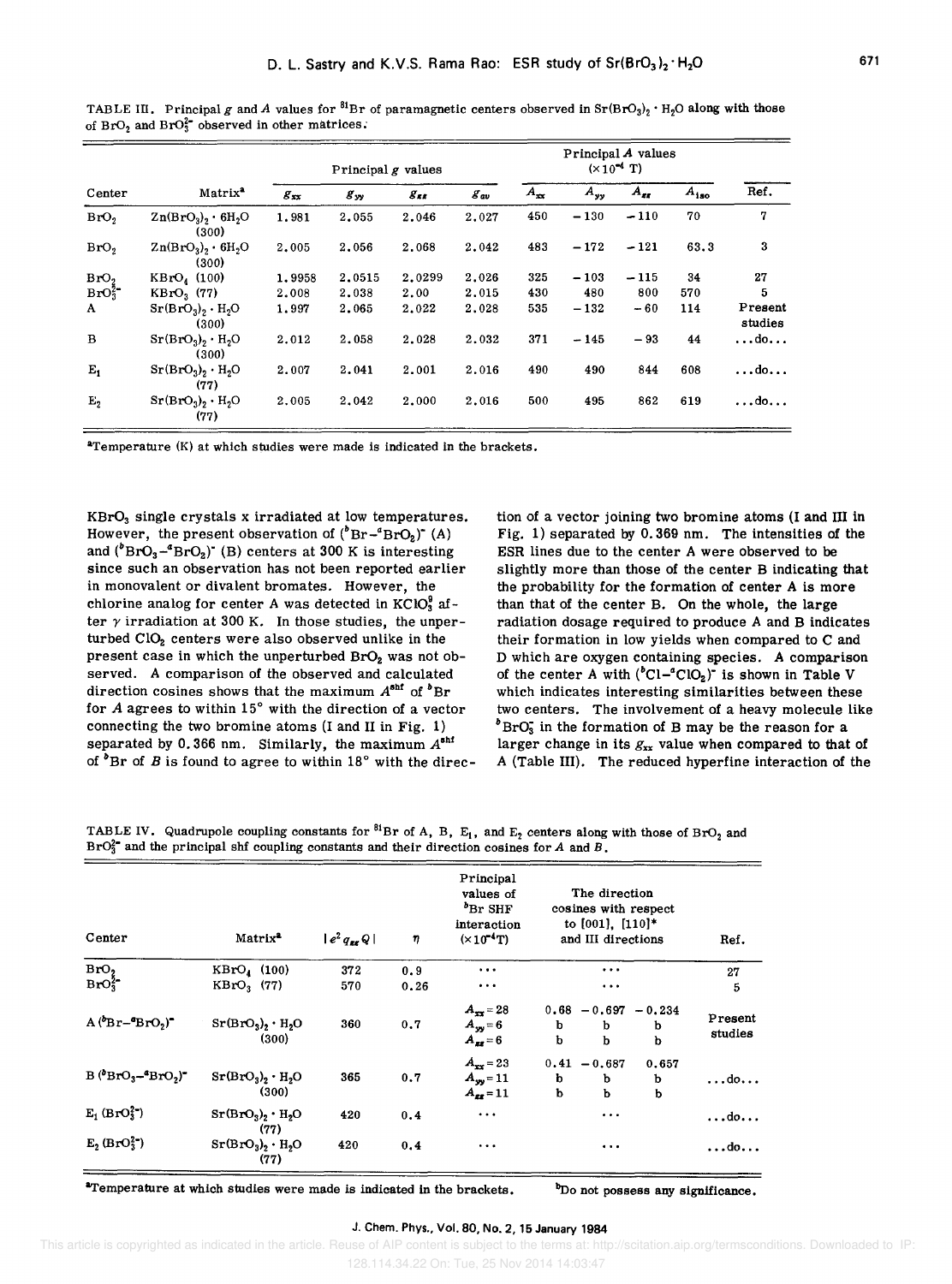| Centers<br>$(^{b}Cl - ^{a}ClO_2)^{-b}$ |              |              |                                               | Unpaired electron<br>spin density |         | p/s             | $a_x - b_x$                |
|----------------------------------------|--------------|--------------|-----------------------------------------------|-----------------------------------|---------|-----------------|----------------------------|
|                                        | $g_{\rm av}$ |              | $A_{180}^{\text{2}}$<br>( $\times 10^{-4}$ T) | аŝ                                | $a_b^2$ | $(a_b^2/a_s^2)$ | distance                   |
|                                        | 2.0127       | $^{a}$ Cl    | 22                                            | 0.01                              | 0.68    | 68              | $^{b}$ C1– $^{a}$ C1       |
|                                        |              | $^{b}$ C1    | 5.3                                           | 0.003                             | 0.085   | 26              | $= 0.365$ nm               |
| $(^{b}Br-^{a}BrO_{2})^{\bullet}$       | 2.028        | $a_{\rm Br}$ | 114.0                                         | 0.0136                            | 0.86    | 64              | $b_{\text{Br}-4\text{Br}}$ |
|                                        |              | $b_{\rm Br}$ | 13.3                                          | 0.0015                            | 0.026   | 17              | $= 0.366$ nm               |

TABLE V. Comparison of  $(^{b}Cl-{}^{a}ClO<sub>2</sub>)<sup>*</sup>$  and  $(^{b}Br-{}^{a}BrO<sub>2</sub>)$  centers.

<sup>a</sup>Values correspond to  $^{35}$ Cl and  $^{81}Br$ . bReference 9.

center B when compared to that of A may also be due to a considerable transfer of unpaired electron density on to the oxygen atoms of  ${}^{b}BrO<sub>3</sub>$ . Both the centers ( ${}^{b}Br-$ <sup>a</sup>BrO<sub>2</sub>)<sup>-</sup> and ( ${}^{b}$ BrO<sub>3</sub><sup>-a</sup>BrO<sub>2</sub>)<sup>-</sup> can be considered to be electronically similar to the  $V_k$  centers. Here the  ${}^aPbC_2$ part behaves like an electron excess center and  ${}^{b}$ Br or *bBrO;* part becomes a hole like center. The large increase in the hyperfine coupling constant of  ${}^4{\rm BrO}_2$  part of  $({}^{b}Br-{}^{a}BrQ_{2})$  can be supposed to be due to a spin polarization mechanism as in the case of  $({}^{a}Cl - {}^{b}ClO_{2})$ .

The BrO' radical is supposed to give an optical absorption band around  $330 \text{ nm}^{1,2,24}$  hence the optical absorption peak observed around 350 nm is supposed to be due to the presence of this center in the single crystals irradiated at 300 K. Both  $O_3^-$  and Br $O_2$  radicals are supposed to give an optical absorption peak around 460 nm. <sup>25,26</sup> The observation of an optical band in the 450-475 region in the present studies may be due to both  $O_3^-$  as well as  $BrO_2$  part of the radicals A and B. However, any shift in the optical band position of  $BrO<sub>2</sub>$  due to the perturbing nuclei probably lies within the width of this band. In order to verify this observation unfortunately optical absorption spectra could not be recorded using the single crystals in which radicals A and B were thermally or optically bleached as the crystals lose their transparency after the decay of A and B. The extreme stability of C and D centers to thermal or optical bleaching is also in accordance with the observation that these are  $O^{\dagger}$  and  $O^{\dagger}$  centers since similar centers observed in  $Ca (ClO<sub>3</sub>)<sub>2</sub>$  were found to exhibit such stability.<sup>12</sup> The BrO<sub>3</sub><sup>2</sup> centers formed at 77 K were found to gradually decay with thermal bleaching. These centers could be completely bleached around 210 K but no features corresponding to A and B centers could be detected in the ESR spectra as small crystals had to be used for low temperature experiments and also the relative yield of A and B centers is very low. However, when large single crystals subjected to prolonged irradiation at 77 K were warmed to 300 K and studied, the ESR spectra recorded were found to be same as those obtained after irradiation at 300 K. Since  $BrO<sub>3</sub><sup>2</sup>$ is an electron excess radical it is natural to expect a charge compensating species like  $BrO<sub>3</sub>$  to be present. Since no such species were observed, the charge compensation at 77 K might be taking place through the formation of other hole type center like BrO, the ESR spectra due to which cannot be detected even at 77 K owing to its fast spin lattice relaxation similar to that

of  $CIO.^9$  Owing to lack of facilities, ESR experiments at low temperatures at Q-band frequencies were not carried out. Such experiments are expected to give a detailed understanding of the influence of the second order effects arising from the presence of secondary as well as the primary bromine nuclei on the ESR spectra of  $(^{b}Br-^{a}BrO_{2})$ " and  $(^{b}BrO_{3}-^{a}BrO_{2})$ " centers. Besides further interesting information regarding the geometric models of these new centers can be obtained by  $O^{17}$  substitution or ENDOR studies.

#### **ACKNOWLEDGMENT**

One of the authors (DLS) acknowledges the Department of Atomic Energy for financial assistance.

- $1_J$ . W. Chase and G. E. Boyd, J. Phys. Chem. 70, 1031 (1966).
- ${}^{2}$ T. Anderson, J. R. Byberg, and T. Olsen, Trans. Faraday Soc. 62, 2409 (1966).
- ${}^{3}K$ . V. S. Rao and M. C. R. Symons, J. Chem. Soc. A 147 (1972).
- <sup>4</sup>A. Begum, S. Subramanian, and M. C. R. Symons, J. Chem. Soc. A 1970, 916.
- <sup>5</sup>J. R. Byberg and B. S. Kirkegaard, J. Chem. Phys. 60, 2594 (1974).
- ${}^{6}$ J. R. Byberg, S. J. K. Jensen, B. S. Kirkegaard, J. Chem. Phys. 61, 138 (1974).
- ${}^{7}M$ . A. Collins, M. M. Cosgrove, and G. P. Betteridge, J. Phys. B 240 (1976).
- $8M.$  A. Collins and M. M. Cosgrove, J. Chem. Phys. 52, 989 (1970).
- <sup>9</sup>R. S. Eachus, P. R. Edwards, S. Subramanian, and M. C. R. Symons, J. Chern. Soc. A 1968, 1704.
- 1°F. T. Gamble, J. Chern. Phys. 42,3542 (1965).
- <sup>11</sup>D. Suryanarayana and J. Sobhanadri, J. Phys. C 7, 3770 (1974).
- $12D$ . Suryanarayana and J. Sobhanadri, J. Magn. Reson. 16, 274 (1974).
- <sup>13</sup>D. Suryanarayana and J. Sobhanadri, Mol. Phys. 28, 1127 (1974).
- $14D$ . Suryanarayana and J. Sobhanadri, J. Chem. Phys. 61, 2827 (1974).
- 15E. C. de Silva, I. C. L. Torriani, N. F. Leite, C. E. Hennies, C. Evora, and H. Varges, Phys. Status Solidi 97, 441 (1979).
- *lsHandbook of Physics and Chemistry,* edited by N. A. Lange (McGraw-Hill, New York, 1966).
- $17D$ . L. Sastry and K. V. S. Rama Rao, Z. Kistallogr. 152, 353 (1980).
- 18G. H. Stout and C. H. Jensen, *X -ray Structure Determination*  (McMillan, London, 1968).
- 19G. Kartha, Proc. Indian Acad. Sci. A 38, 1 (1953).